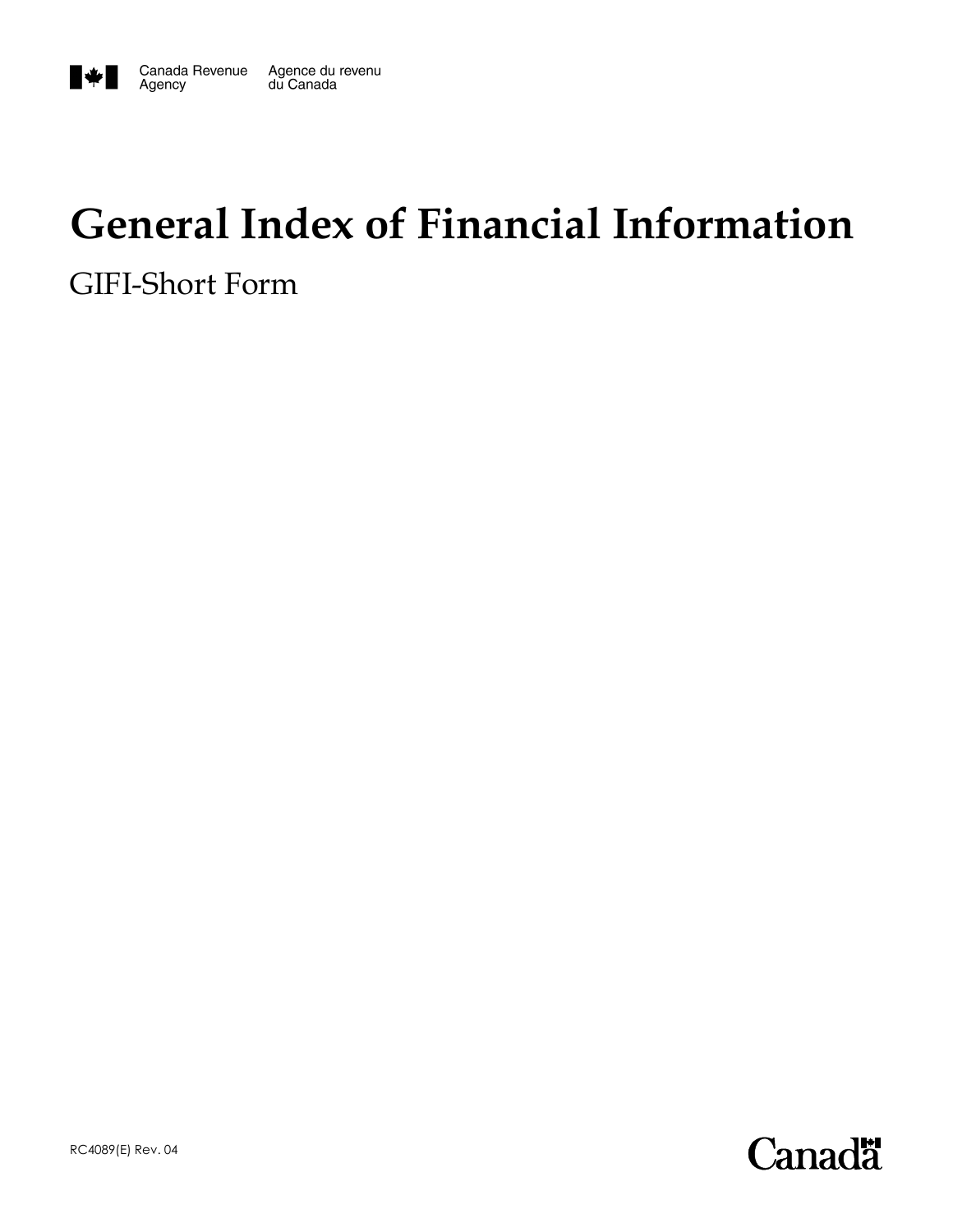# *Your opinion counts!*



We review our income tax guides and pamphlets each year. If you have any comments or suggestions to help us improve them, we would like to hear from you!

Please send your comments to:

**Client Services Directorate Canada Revenue Agency Lancaster Road Ottawa ON K1A 0L5** 

Visually impaired persons can get our publications in braille, large print, or etext (computer diskette), or on audio cassette by visiting our Web site at **www.cra.gc.ca/alternate** or by calling **1-800-267-1267** weekdays from 8:15 a.m. to 5:00 p.m. (Eastern Time).

La version française de cette publication est intitulée *Index général des renseignements financiers – Formulaire IGRF abrégé*.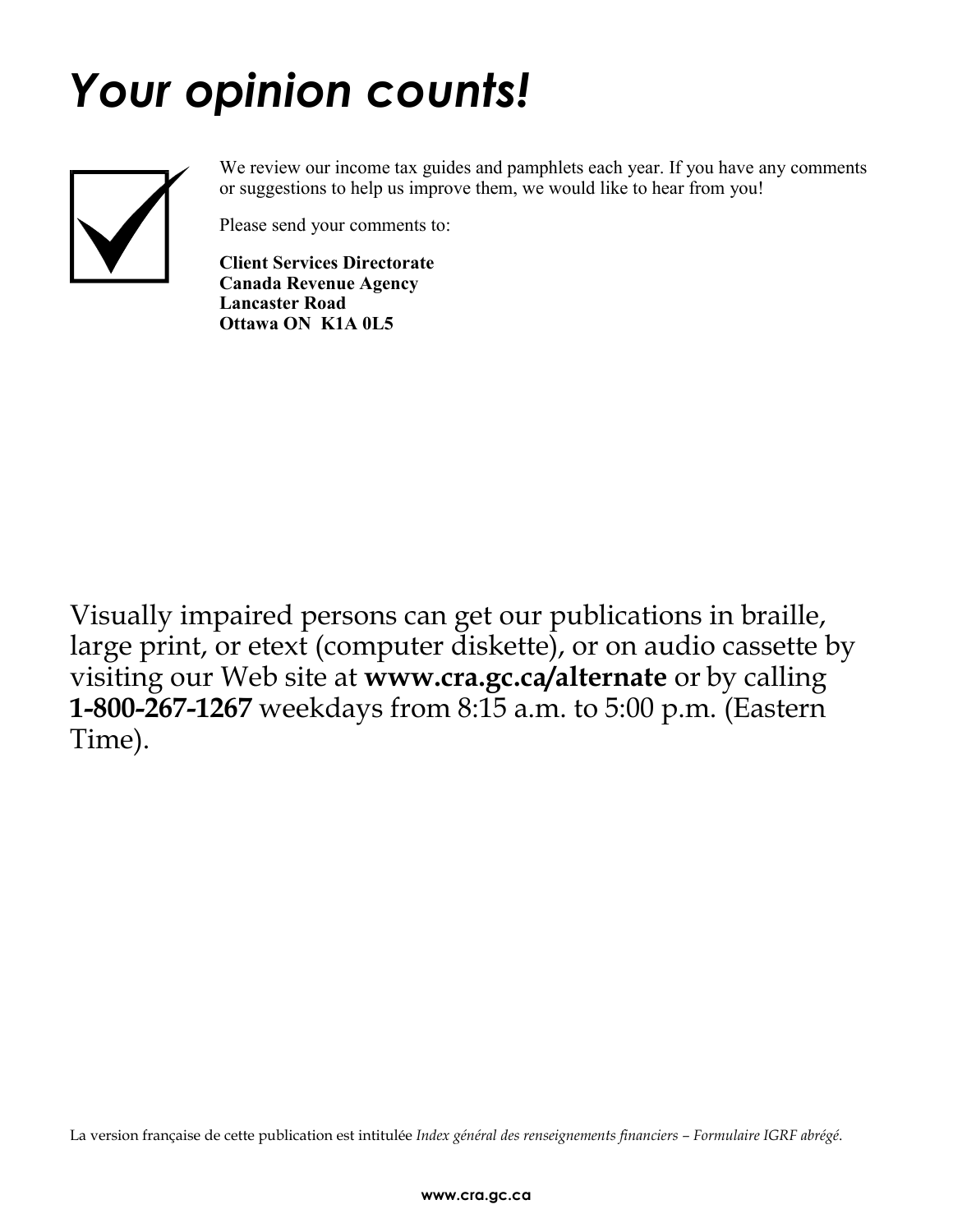# **General Index of Financial Information – GIFI-Short Form**

# **What is the GIFI-Short form?**

The GIFI-Short form is a method for corporations to file financial statement information in the GIFI format. If you use the form, you do not have to submit your financial statements with your T2 return and schedules. The form is included in this guide.

# **Who can use the form?**

You can use this form if:

- vour gross revenue is less than \$3 million;
- vour total assets are less than \$3 million;
- you are not a life insurer, deposit insurer, or general (casualty and property) insurer; and
- vou do not use tax preparation software.

# **Completing the GIFI-Short form**

## **General information**

The Canada Revenue Agency (CRA) needs the same level of detail with the GIFI as the CRA used to need from traditional financial statements. For example, if your corporation's financial statements include 40 items such as cash, accounts receivable, total assets, sales, cost of sales, income taxes, and net income after taxes, we expect that same number of GIFI codes. There is **no** minimum number of GIFI codes needed for your return to be accepted. We need as many GIFI codes as it takes to represent your corporation's balance sheet and income statement in their entirety.

#### **Examples**

Report prepaid expenses as a current asset at line 1480 – Other current assets.

Report machinery fuel and lubricant expenses at line 9270 – Other expenses.

If machinery fuel and lubricant expenses are related to farming activity, report them at line 9764 – Machinery fuel, or at line 9760 – Machinery expenses.

## **Reporting unconsolidated financial statement information**

Report your financial statement information for each legal entity (unconsolidated).

# **Partnerships and joint ventures**

Use this form to report your own financial statement information, but not the financial statement information of the partnerships or joint ventures you may be involved in. If you are submitting financial statement information for a partnership or joint venture, send traditional financial statements.

# **Reporting in dollars**

Report your financial statement amounts in dollars when completing the attached form. Do not report cents.

#### **Example**

Report cash of \$10,500.75 as 10501 at line 1000 – Cash and deposits.

# **Reporting in Canadian funds**

Report your financial statement information in Canadian funds even if you are a Canadian branch of a foreign corporation.

## **Reporting negative amounts**

Show any negative amounts that you report by placing them in brackets.

#### **Example**

Report a loss on disposal of fixed assets of \$1,000.48 as (1000) at line 8210 – Realized gains/losses on disposal of assets.

# **How do you complete the form?**

- 1) Enter all balance sheet items relating to assets, liabilities, shareholder equity, and statement of retained earnings on page 1 of the form.
- 2) Enter all income statement items relating to income and expenses of a non-farming operation on page 2 of the form.
- 3) Enter all income statement items relating to income and expenses of a farming operation on pages 3 and 4 of the form.

#### **Note**

Corporations involved in both farming and non-farming activities can select items from both statements.

- 4) Enter your extraordinary items and income tax items on page 5 of the form.
- 5) Complete the notes checklist on page 5 of the form. See "Completing the notes checklist" on page 4 of this guide.

## **Notes to financial statements**

Any notes to the financial statements have to be attached to this form and filed with it.

## **Required items**

There are some line items with an asterisk (\*) that always need an entry. These line items are used to verify that information was received and recorded correctly.

## **Reporting an amount that combines two or more items**

An amount in your financial statement information may combine two or more items. To report this amount,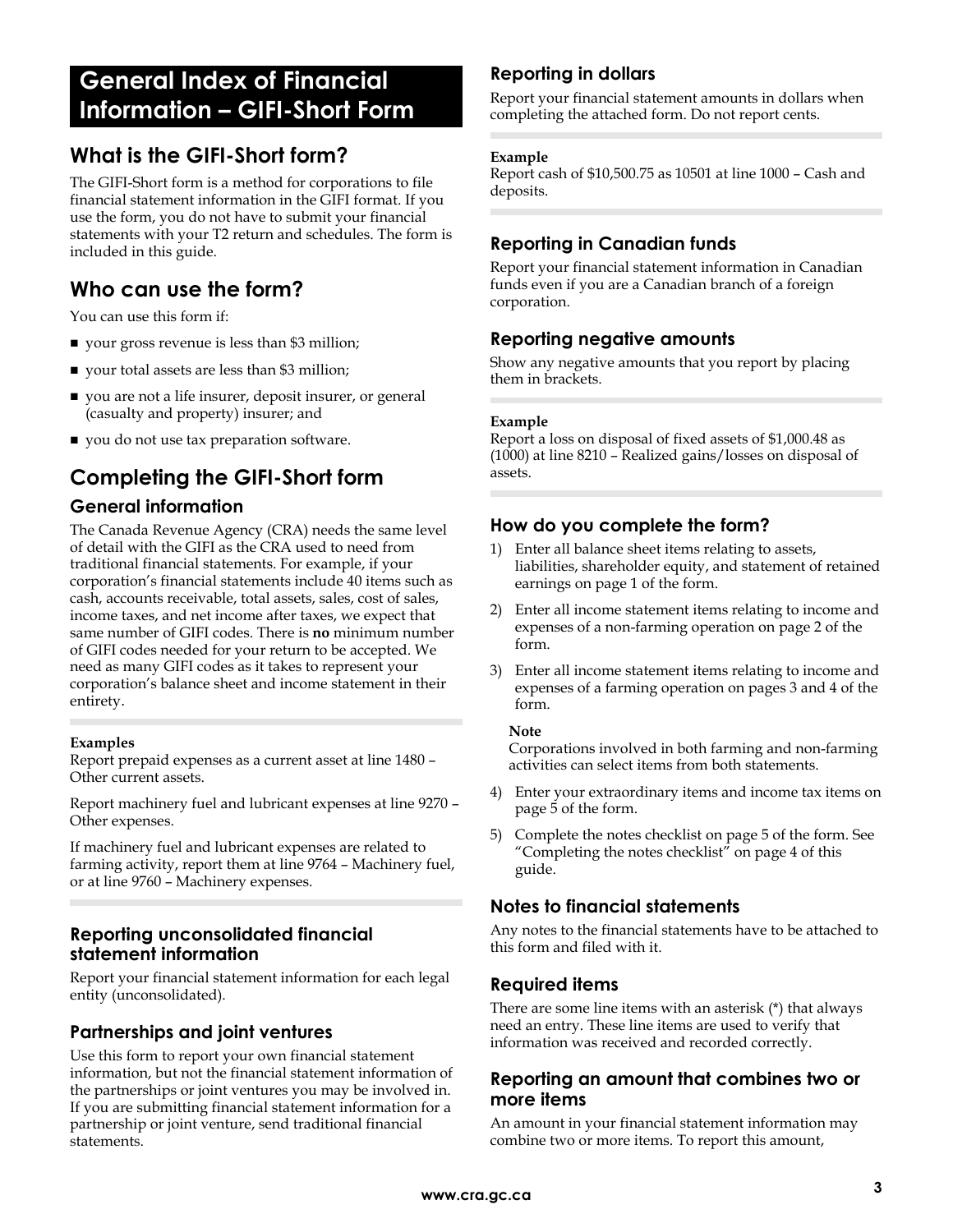determine which item is the greater or greatest amount and use the appropriate line number.

#### **Example**

Rent and taxes

If rent is the greater amount, report it at line 8910 – Rental.

If taxes is the greater amount, report it at line 9180 – Property taxes.

# **Completing the notes checklist**

The notes checklist is a short set of questions designed to determine who prepared the financial statements, the extent of their involvement, whether any reservations were expressed, and other information relating to the financial statements.

# **Accounting practitioner information**

Choose only one of the three options, whichever applies best to the accounting practitioner who reported on or prepared the financial statements of the corporation. State whether the accounting practitioner is connected with the corporation by ticking either the *Yes* or *No* box.

# **Type of involvement**

Choose the option that represents the highest level of involvement of the accounting practitioner.

# **Reservations**

If you selected option *1* or *2* under *Type of involvement*, answer question 99, "Has the accounting practitioner expressed a reservation?" by ticking either the *Yes* or *No* box.

## **Other information**

If you answer *Yes* to question 101, answer questions 102 to 107.

If you answer *Yes* to question 108, answer question 109.

# **First year after incorporation**

You may be filing for the first year after incorporation. If so, complete an opening balance sheet and a closing one. Write "opening" on the top right hand corner of the appropriate balance sheet.

# **Items found on the GIFI-Short form**

The following is a list of some of the items from the balance sheet, non-farming income statement, extraordinary items, and income taxes areas of the form. The list includes a breakdown of the types of accounts that could be included in each item.

If you need more help to complete your GIFI-Short form, contact your tax services office.

Since the farming income statement contains specific, self-explanatory items, we have not provided more details here.

# **Balance Sheet**

## **Assets**

#### **1000 Cash and deposits**

Include cash; Canadian or foreign currency deposited in Canadian banks and institutions; Canadian or foreign currency deposited in foreign banks; credit union central deposits; bank drafts or notes, cheques, coins, currency, money orders, postal notes, postdated cheques; and gold or silver bullion.

#### **1060 Accounts receivable**

Include trade accounts receivable; trade accounts receivable from related parties; taxes, interest, holdbacks, or leases receivable; claims, dividends, royalties, or subsidies receivable; goods and services tax, harmonized sales tax, or income tax receivable; and accounts receivable from employees.

#### **1061 Allowance for doubtful accounts**

Include allowance for doubtful trade accounts receivable, allowance for doubtful trade accounts receivable from related parties, allowance for doubtful amounts contained in leases receivable, and allowance for doubtful accounts receivable from employees.

#### **1073 Amounts receivable from members of NPOs**

Corporations that are non-profit organizations can use this item to report amounts received from members.

#### **1120 Inventories**

Include inventory of goods for sale, inventory parts and supplies, inventory of properties, inventory of aggregates, work in progress, raw materials, and inventory of securities.

#### **1180 Short-term investments**

Include marketable securities; Canadian term deposits, guaranteed investment certificates; Canadian shares; Canadian bonds such as bond coupons, bond deposits, corporate bonds, government bonds, or debentures; Canadian treasury bills; securities purchased under resale agreements; short-term investment in joint ventures or partnerships; other short-term Canadian investments; and short-term foreign investments.

#### **1240 Loans and notes receivable**

Include demand, call, or day loans receivable; and other loans, notes, or mortgages receivable.

#### **1300 Due from shareholder(s)/director(s)**

Include advances, loans, or notes that show current due from individual shareholder(s), corporate shareholder(s), director(s), or parent company.

#### **1400 Due from/investment in related parties**

Related parties can refer to affiliate, associated, and subsidiary corporations.

#### **Note**

A current investment in a parent company should be reported at line 1400, and a current amount due from a parent company should be reported at line 1300.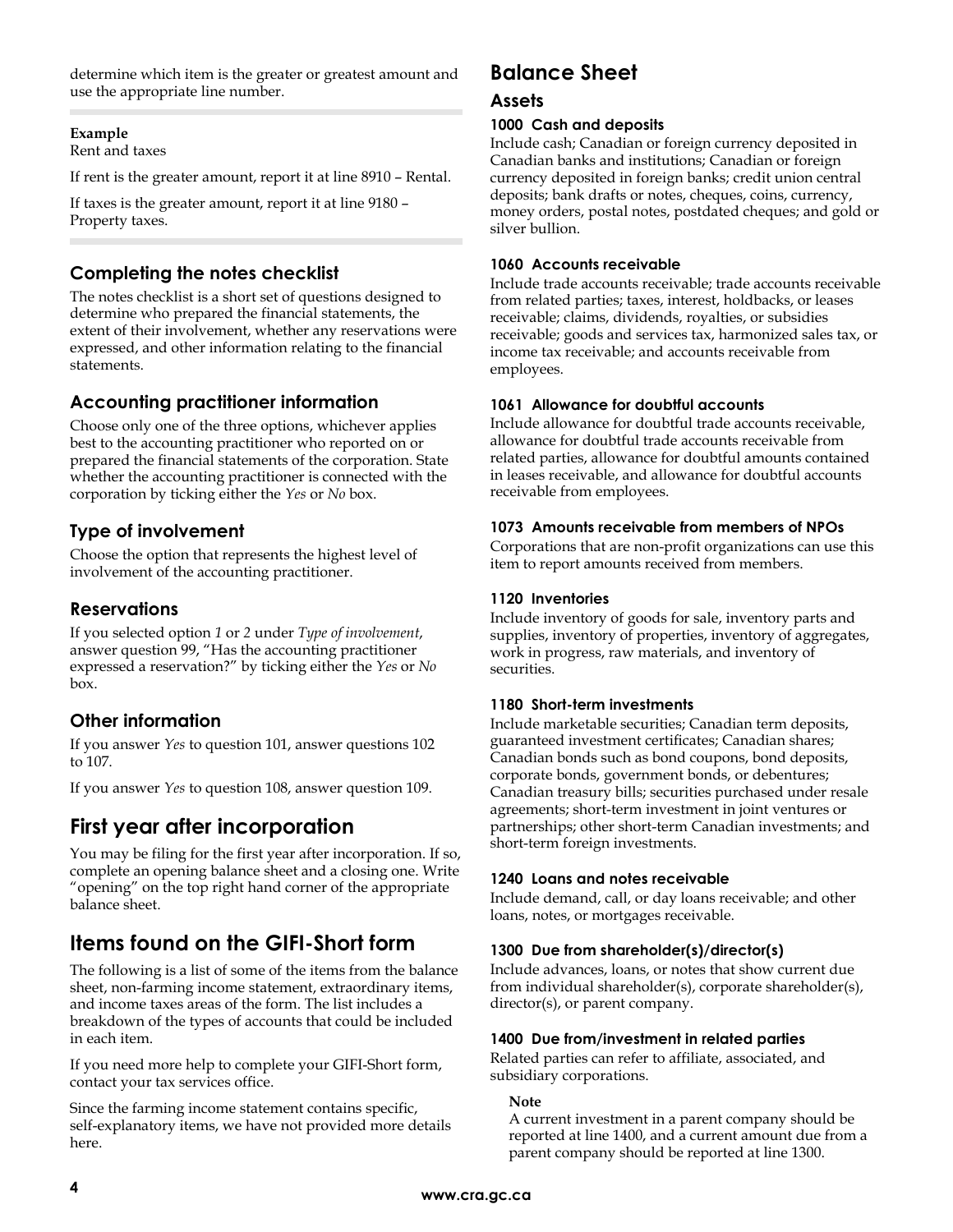Include demand notes from related parties such as demand, call, or day loans receivable; interest receivable, and current portion of loans or advances.

#### **1480 Other current assets**

Include deferred income taxes; accrued investment income; taxes recoverable or refundable; security or tender deposits; prepaid expenses; and drilling advances.

#### **1600 Land**

Include land improvements and landscaping.

#### **1620 Depletable assets**

Include petroleum and natural gas properties; mining properties; deferred exploration and development charges; cost for mine stripping, well drilling, or waste removal; quarries; gravel pits; and timber limits.

#### **1621 Accumulated amortization of depletable assets**

Include the accumulated depreciation or amortization of any of the items in 1620.

#### **1680 Buildings**

Include manufacturing and processing plants, and buildings under construction.

#### **1681 Accumulated amortization of buildings**

Include the accumulated depreciation or amortization of any of the items in 1680.

#### **1740 Machinery and equipment**

Include tools and dies; construction and excavating equipment; forestry and logging equipment; fishing gear and nets; oil and gas distribution systems; ships and boats; radio and communication equipment; computer equipment or software; machinery and equipment under construction; motor vehicles; sonar equipment; mining equipment; pipelines; production equipment for resource industries; production equipment for other than resource industries; exploration equipment; shipping equipment; aircraft; signs; small tools; musical instruments; satellites; earth stations; and transportation equipment.

#### **1741 Accumulated amortization of machinery and equipment**

Include the accumulated depreciation or amortization of any of the items in 1740.

#### **1900 Other tangible capital assets**

Include asphalt and parking areas; capital leases on buildings, equipment, vehicles or others; art, books, chinaware, cutlery, utensils, culverts, dams, golf courses, grain elevators, grandstands, swimming pools, towers, trailer parks, and uniforms; logging roads; wharves; docks, float walks, and marinas; fences; leasehold improvements; and campsites.

#### **1901 Accumulated amortization of other tangible capital assets**

Include the accumulated depreciation or amortization of any of the items in 1900.

#### **2010 Intangible assets**

Include trademarks or patents; research and development; concessions, formulas, franchises, and organization costs; goodwill; quota; licences; incorporation costs; customer lists; and rights.

#### **2011 Accumulated amortization of intangible assets**

Include the accumulated amortization of any items in 2010.

#### **2070 Resource rights**

Include oil and gas rights, timber rights, and mining rights.

#### **2071 Accumulated amortization of resource rights**

Include the accumulated amortization of any of the items in 2070.

#### **2180 Due from shareholder(s)/director(s)**

Include advances, loans or notes that show a long-term amount due from individual shareholder(s), corporate shareholder(s), director(s), or a parent company.

#### **2200 Investments in joint venture(s)/partnerships**

Include long-term investment or equity in joint venture(s), partnership(s), or syndicate(s).

#### **2240 Due from/investment in related parties**

Related parties can refer to affiliate, associated, and subsidiary corporations.

#### **Note**

Long-term investment in a parent company should be reported at line 2240, and long-term amount due from a parent company should be reported at line 2180.

Include due from or investment in Canadian related parties, loans or advances to Canadian related corporations, investment in Canadian related corporations at cost or equity, due from or investment in foreign related parties, loans or advances to foreign related corporations, investment in foreign related corporations at cost or equity, shares in Canadian related corporations, and shares in foreign related corporations.

#### **2300 Long-term investments**

Include Canadian, provincial, or municipal government debt; Canadian corporate bonds and debentures; bond coupons, or bond deposits; foreign shares; other types of foreign investments; Canadian shares; debt securities; equity securities; securities purchased under resale agreements; central credit union shares; and other Canadian long-term investments.

#### **2360 Long-term loans**

Include mortgages, personal or credit card loans, business and government loans, advances or notes shown long-term, and line of credit.

#### **2420 Other long-term assets**

Include deferred income taxes, deferred pension charges, deferred unrealized exchange losses, other deferred items or charges, lease or tenant inducements, investment tax credits, stock exchange seats, utilities deposits, reserve fund, and cash surrender value of life insurance.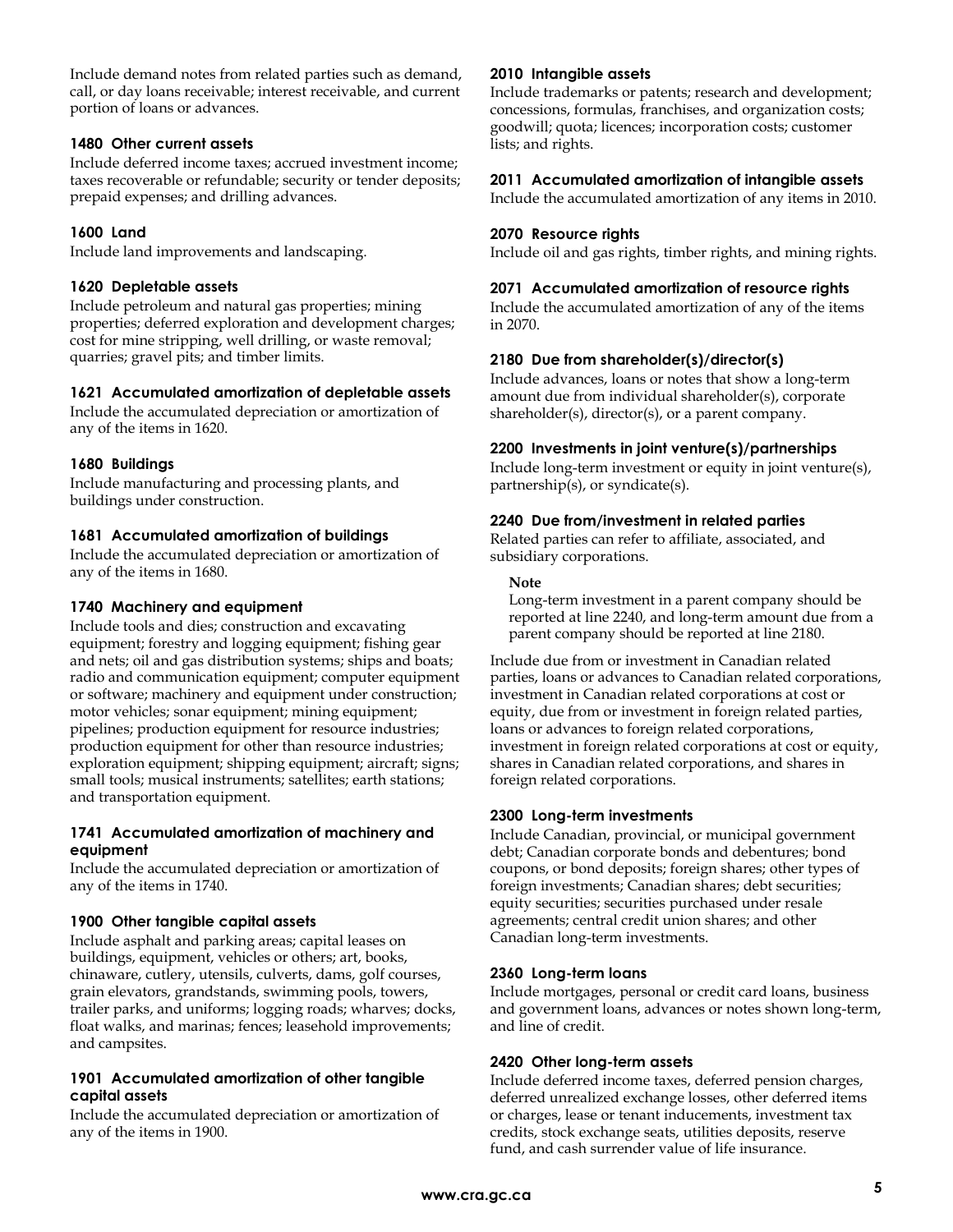#### **2590 Assets held in trust**

Include trust fund, trust assets, or funds held in escrow.

#### **Liabilities**

#### **2600 Bank overdraft**

Include bank indebtedness.

#### **2620 Amounts payable and accrued liabilities**

Include agreements, claims, rent, or utilities payable; holdbacks, wages, management fees, bonuses, employee deductions, withholding taxes, or interest payable; trade payable; and trade payable to related parties.

#### **2630 Amounts payable to members of NPOs**

Corporations, including non-profit organizations, can use this item to report amounts payable.

#### **2680 Taxes payable**

Include capital or foreign taxes, current income, logging or sales taxes, goods and services tax or harmonized sales tax, and tax credits payable.

#### **2700 Short-term debt**

Include corporate or demand loans; loans from Canadian or foreign banks; gold and silver certificates; cheques and other items in transit; advances, loans, or notes shown current; due to joint ventures or partnerships; lien notes; liability for securities sold short; and liability for securities sold under repurchase agreements.

#### **2780 Due to shareholder(s)/director(s)**

Include advances, loans, or notes shown current due to individual shareholder(s), corporate shareholder(s), director(s), or parent company.

#### **2860 Due to related parties**

Related parties can refer to affiliate, associated, and subsidiary corporations.

Include demand notes, interest payable, or advances due to related parties.

#### **2960 Other current liabilities**

Include reserve for guarantees, warranties or indemnities, general provisions or reserves, deferred income, unearned income, progress payments, bids, deposits received, dividends payable, deferred income taxes, provision for losses on loans, pension reserves, and crew shares.

#### **3140 Long-term debt**

Include credit union, or caisse populaire loan; central, league, or federation loans; advances, loans or notes shown long-term; due to joint ventures or partnerships; mortgages; farm credit corporation loan; chartered bank loan; provincial government loan; supply company loan; private loan; line of credit; liability for securities sold short; liability for securities sold under repurchase agreements; and lien notes.

#### **3220 Deferred income**

Include deferred capital or book gain, unearned income, interest or service charges, and the long-term portion of the unrealized foreign exchange gain.

#### **3260 Due to shareholder(s)/director(s)**

Include advances, loans or notes that show long-term amount due to individual shareholder(s), corporate shareholder(s), director(s), or parent company.

#### **3300 Due to related parties**

Related parties can refer to affiliate, associated, and subsidiary corporations.

Include amounts owing to related Canadian or foreign parties.

#### **3320 Other long-term liabilities**

Include long-term obligations, commitments or capital leases; reserves for guarantees, warranties or indemnities; provision for site restoration, dismantlement, abandonment, future removal, or site restoration costs; contributions to qualifying environmental trust, mine reclamation, reclamation of waste disposal sites; general provisions or reserves, provision for losses on loans, pension reserves; preference shares restated; member allocations; and bonds and debentures.

#### **3470 Amounts held in trust**

Include trust fund, trust liabilities, and funds held in escrow.

#### **Shareholder equity**

#### **3540 Contributed and other surplus**

Include contributed surplus; capital donations, capital grants, and paid in surplus; appraisal surplus; general, inventory, mortgage, and security reserves.

#### **3700 Dividends declared**

Include cash, patronage, or liquidating dividends; and the premium paid on redemption of shares.

#### **3740 Other items affecting retained earnings**

Include prior period adjustments, share redemption, special reserves, currency adjustments, and unusual revenue items.

#### **3745 Interfund transfer**

Corporations, including non-profit organizations, can use this item to report fund amounts transferred to or from retained earnings from or to the income statement.

#### **3849 Retained earnings/deficit–end**

If you report an amount at this line, you should report the same amount in shareholder equity at line 3600 – Retained earnings (deficit).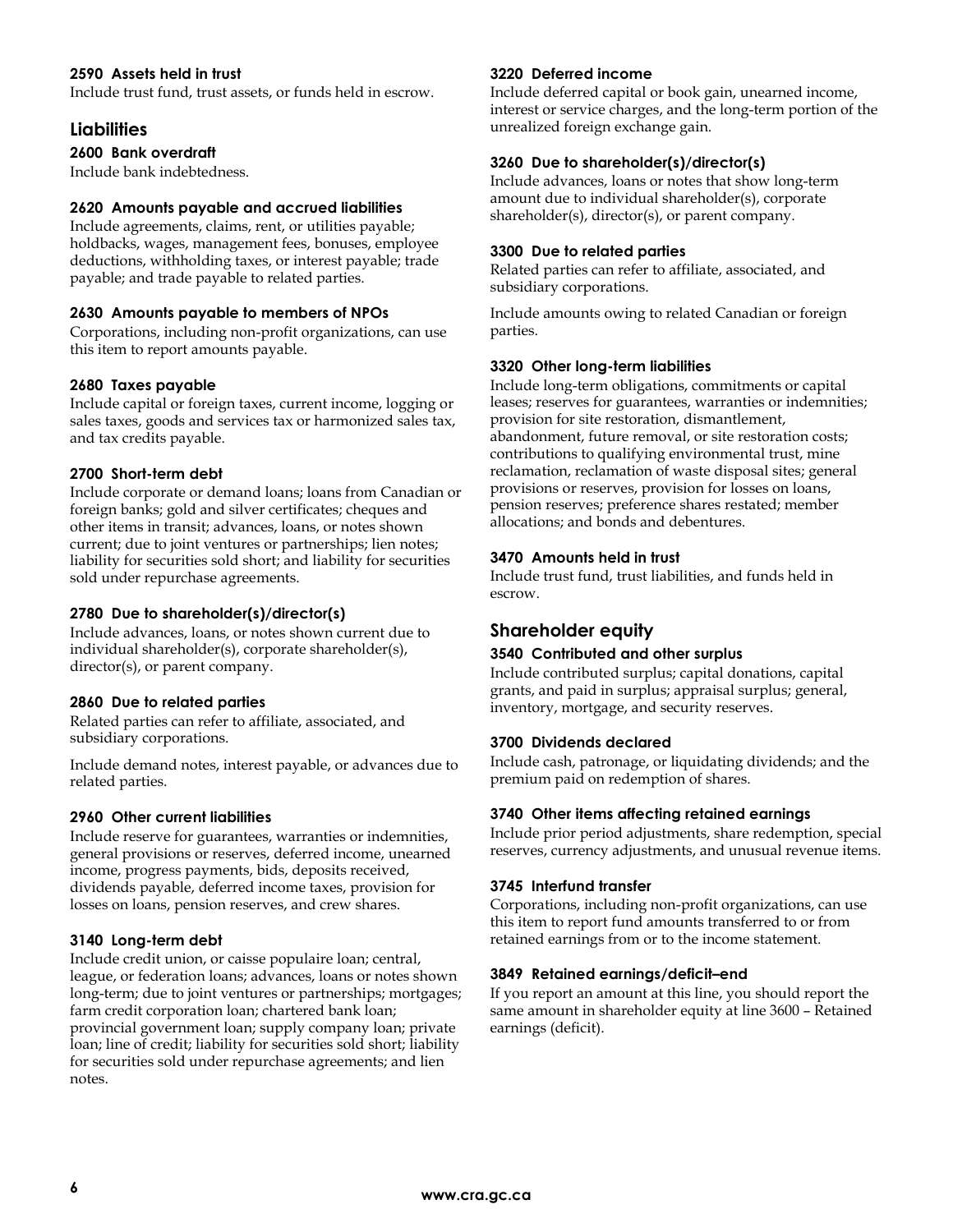# **Non-Farming Income Statement**

### **Revenue**

#### **8000 Trade sales of goods and services**

This line is for corporations that are not involved in the resource industry (line 8040) or the fishing industry (line 8160) but whose main source of income is the sale of a product or service.

#### **8040 Sales from resource properties**

Include petroleum and natural gas sales, petroleum and natural gas sales to related parties, gas marketing, processing revenue, pipeline revenue, seismic sales, mining revenue, coal revenue, oil sands revenue, royalty income, oil and gas partnership or joint venture income or loss, mining partnership or joint venture income or loss, and other production revenue.

#### **8090 Investment revenue**

Include interest from foreign sources, Canadian bonds and debentures, mortgage loans, or other Canadian sources such as finance income, guaranteed investment certificate interest, interest on overpaid taxes, and loan interest.

#### **8095 Dividend income**

Include dividends from Canadian or foreign sources.

#### **8120 Commission revenue**

Include commission income on real estate transactions.

#### **8140 Rental revenue**

Include revenue from the renting or leasing of boats, machinery, equipment, films, vehicles, hotel rooms, motel rooms, real estate, apartments, commercial buildings, land, office space, residential housing, or shopping centres, and income from co-tenancies or co-ownerships.

#### **8160 Fishing revenue**

Include fish products; other marine products such as flippers, herring roe, herring scales, Irish moss, kelp, seal meat, or seaweed; fishing grants, credits or rebates; fishing subsidies; compensation for loss of fishing income or property; and sharesman income.

#### **8210 Realized gains/losses on disposal of assets**

Include realized gains or losses on sale of investments, realized gains or losses on sale of resource properties, book gains or losses, gain or loss on disposal of fixed assets, and recaptured depreciation.

#### **8220 Non-profit organizations' amounts received**

- **8221 Membership fees**
- **8222 Assessments**
- **8223 Gifts**

#### **8224 Gross sales and revenues from organizational activities**

Corporations that are non-profit organizations can use these items. Use field 8220 to report NPOs' amounts received other than 8221 to 8224.

#### **8230 Other revenue**

This item is for secondary sources of income. Although there are types of income listed that are often main sources of income (for example, consulting fees), you should still use item 8000 to report the main activity income.

Gain on settlement of debt, increase in cash surrender value of life insurance; foreign exchange gains or losses; realized gains or losses on foreign currency; income or loss of other divisions; realization of deferred revenues; royalty income other than resource; management and administration fees; telecommunications revenue; consulting fees; subsidies and grants; sale of by-products; deposit and credit services; insurance, expense, or bad debt recoveries; card services; and patronage dividends.

#### **8232 Income/loss of subsidiaries/affiliates**

This item is for corporations that report their investments in subsidiary corporations on the equity basis.

#### **8234 Income/loss on joint ventures**

This item is for corporations that report their investments in joint ventures on the equity basis.

#### **8235 Income/loss on partnerships**

This item is for corporations that report their investments in partnerships on the equity basis.

#### **8237 Royalty income other than resource**

Corporations, including non-profit organizations, can use this item to report royalties received.

#### **8242 Subsidies and grants**

Corporations, including non-profit organizations, can use this item to report federal, provincial, or municipal grants received.

# **Cost of sales**

#### **8300 Opening inventory**

Include opening inventory of finished goods, raw materials, and goods in process.

#### **8320 Purchases/cost of materials**

Include the cost of merchandise sold, fuel and purchased power, manufacturing supplies used, and materials and merchandise purchased.

#### **8340 Direct wages**

Include commissions, labour, production wages, and supervision.

#### **8360 Trades and sub-contracts**

Include contract labour, custom work, sub-contract labour, and outside labour.

#### **8400 Resource production costs**

Include gas processing; oil and gas operating expenses, or production; milling; smelting; refining; pipeline operations; drilling; site restoration or future removal costs; gross overriding royalty; freehold royalties; other producing properties rental; freehold lease or delay rentals; prospect or geological; digital processing; geochemical or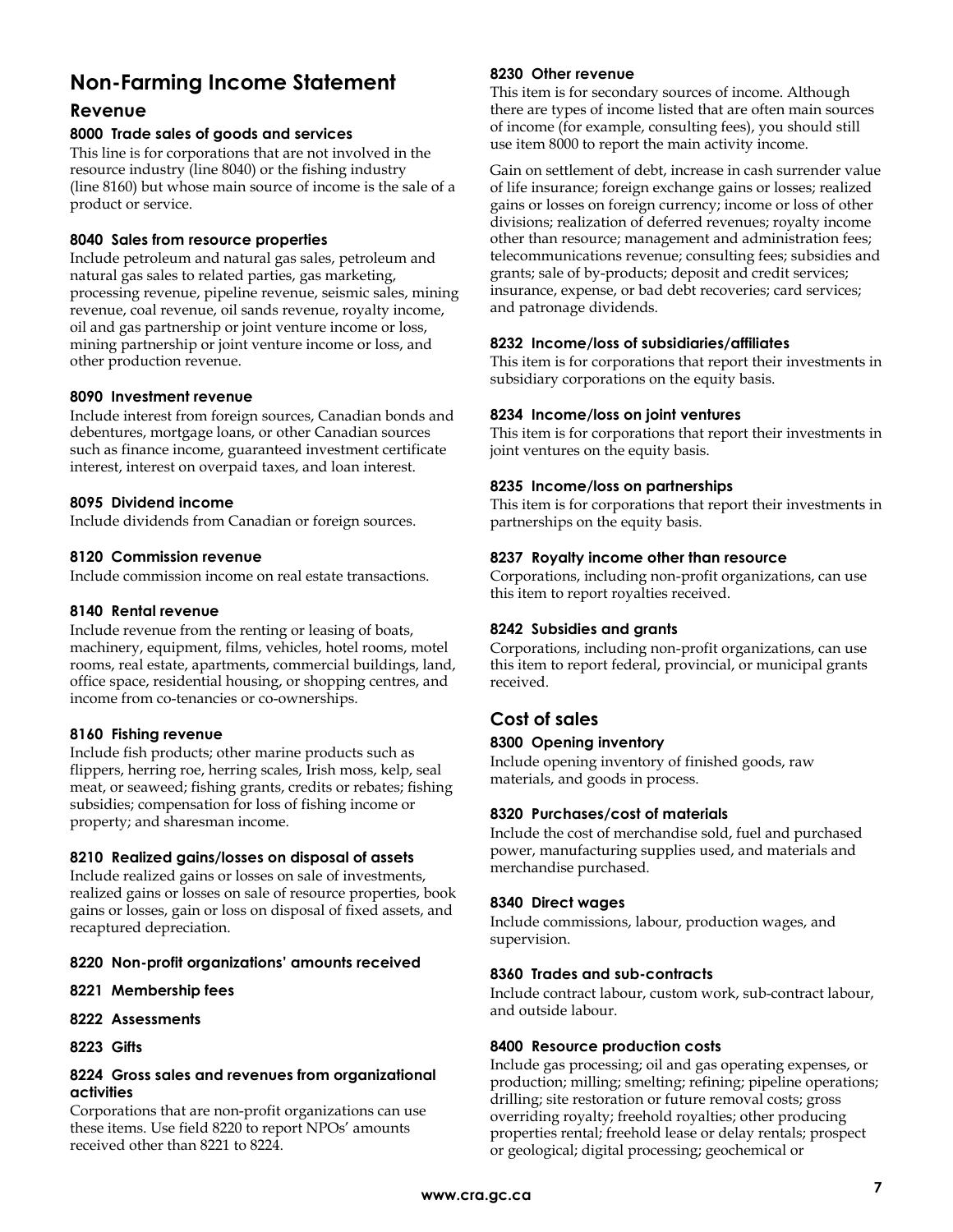geophysical work; gravity meters; magnetic playbacks; seismographs; staking; velocity surveys; well operating, fuel, and equipment; well abandonment and dry holes; other lease rentals; exploration expenses; aerial surveys; development expenses and stripping costs.

#### **8435 Crown charges**

Include crown royalties, crown lease rentals, freehold mineral tax, mining taxes, oil sand leases, and Saskatchewan resource surcharge.

#### **8450 Other direct costs**

Include equipment hire and operation; log yard expenses such as barker, bucking, clipper, log sorting or sawing; forestry costs such as cutting, firefighting supplies, scaling, silviculture; logging road costs such as road clearing, ploughing or grating; royalty costs reported in cost of sales and paid to holders of copyrights, movies, patents, performing rights, or trademarks; stumpage costs; freight in and duty; inventory write down, inventory adjustments; direct cost amortization of tangible assets; direct cost amortization of natural resource assets; and overhead expenses allocated to cost of sales.

#### **8500 Closing inventory**

Include closing inventory of finished goods, raw materials, and goods in process.

## **Operating expenses**

#### **8520 Advertising and promotion**

Include advertising such as catalogues, media expenses, and publications; charitable or political donations; meals and entertainment such as tickets; promotion such as booths, demonstrations or presentations, displays, samples, and seminars.

#### **8570 Amortization of intangible assets**

Include amortization of intangible assets such as deferred charges, goodwill, patents, franchises, copyrights, trademarks, organization costs, and research and development costs.

#### **8590 Bad debt expense**

Include allowance for bad debts, allowance or provision for doubtful accounts, bad debt written off, and reserve for bad debt.

#### **8620 Employee benefits**

Include clothing allowance, lodging, room and board, payroll deductions, levies, or taxes; group insurance benefits; medical, dental, or life insurance plans; employer's portion of employee benefits of Canada Pension Plan, company pension plan, Employment Insurance, and Workers' Compensation; and contributions to deferred income plans of registered pension plan, deferred profit sharing plan, employee profit sharing plan, and registered supplementary unemployment benefit plan.

#### **8650 Amortization of natural resource assets**

Includes amounts referred to as depletion.

#### **8670 Amortization of tangible assets**

Include amortization of leasehold improvements and amounts referred to as depreciation.

#### **8710 Interest and bank charges**

Include finance charges, interest on short-term debt, interest on bonds and debentures, interest on mortgages, amortization of mortgage discount, interest on long-term debt, bank charges, credit card charges, and collection and credit costs.

#### **8760 Business taxes, licences, and memberships**

Include beverage, vehicle, or trade licences; business charges, memberships, dues, subscriptions, business taxes, capital tax, bridge or road tolls, health and education tax, permits, franchise fees, and government fees.

#### **8810 Office expenses**

Include office stationery and supplies; office utilities, utility expenses related to an office such as electricity, gas, heating, hydro, and telephone; data processing and word processing.

#### **8860 Professional fees**

Include engineering or surveyor fees, professional services; legal, lawyer, or notary fees; accounting or bookkeeping fees; consulting, architect, illustration, or appraisal fees; laboratory, medical, veterinary, or breeding fees; brokerage or transfer fees; management and administration fees; refining and assay, registrar, and transfer agent fees; restructuring or reorganization costs; security commission fees; training expense, animal training, management training, and staff development; and studio and recording.

#### **8910 Rental**

Include rental expenses for arena; boat, vessel, or ship; coal and lumber yards; railway sidings; safety deposit box or vaults; parking charges; real estate, apartment, building, land or office rentals; occupancy costs; condominium fees; equipment rental, rental expenses for film, office machines or motor vehicles; moorage (boat), dock and wharf space; storage, rental expense for garages and warehouses; and quota rental.

#### **8960 Repairs and maintenance**

Include repairs and maintenance to aircraft, buildings, vehicles, boats, machinery and equipment, premises upkeep, and gas and power lines.

#### **9060 Salaries and wages**

Include amounts not found in cost of sales such as administrative salaries, casual labour, cost of living allowance, down time, fees to employees, minimum wage levies, payroll remuneration, severance pay, supervision and vacation pay; commissions; crew share; bonuses, incentive compensation; directors fees; management salaries, officers salaries; employee salaries, and office salaries.

#### **9110 Sub-contracts**

Include contract labour, contract work, custom work, and hired labour.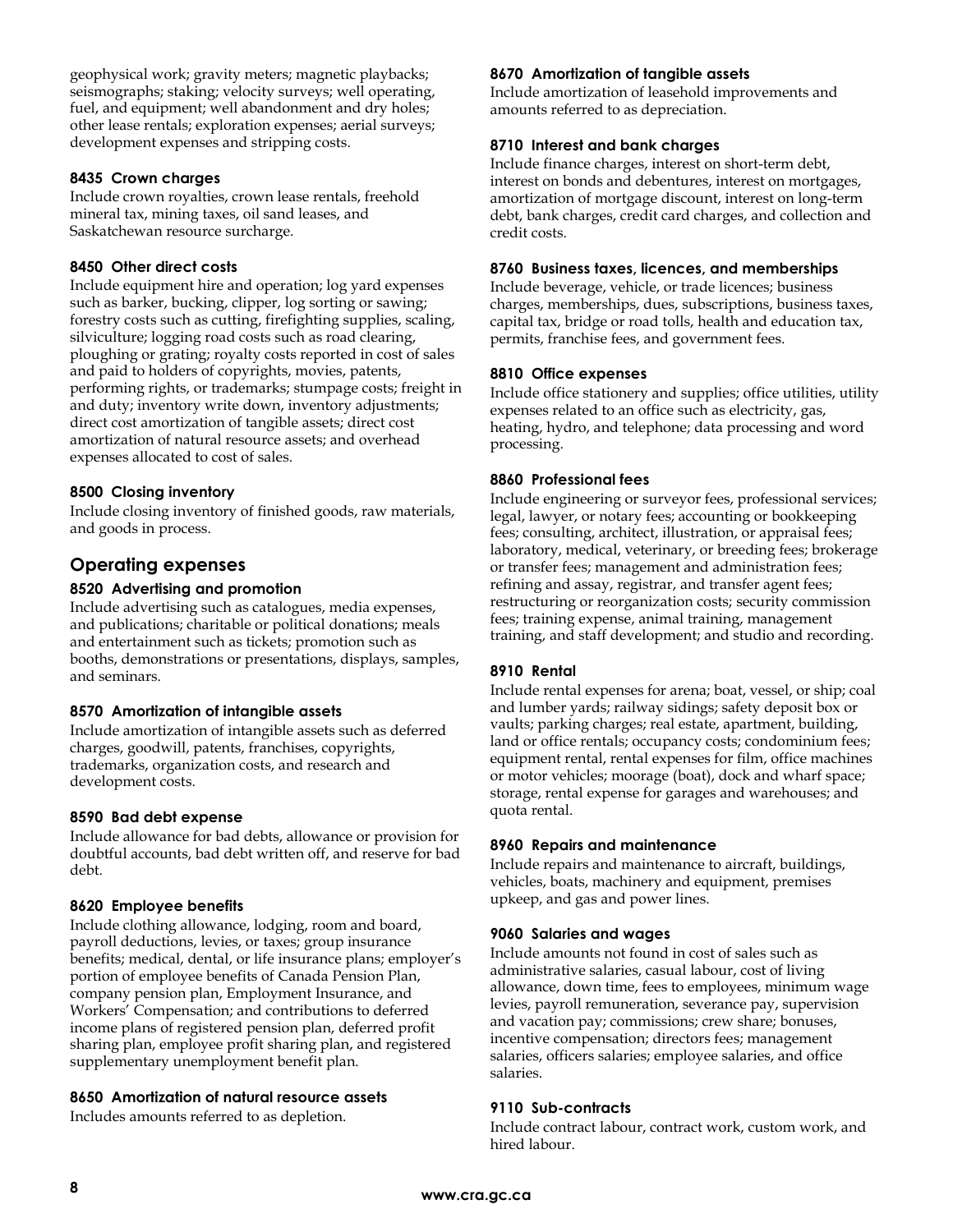#### **9150 Computer-related expenses**

Include upgrade and Internet.

#### **9180 Property taxes**

Include municipal and realty taxes.

#### **9270 Other expenses**

Include cash (over or short); reimbursement of parent company expense; selling expenses; shipping and warehouse expense; delivery, freight, and express such as courier, customs, delivery and installation; distribution; ferry charges; freight and cartage; freight and duty, and shipping and transportation; warranty expenses; guarantee costs; royalty expenses of resident or non-resident; amounts reported as non-resource royalties paid to Canadian residents such as copyrights, movies patents, performing rights and trademarks; dumping charges; land fill fees; vehicle expenses such as automobile expenses, gas, motor vehicle fuel, tires, and vehicle washing; research and development; withholding taxes; general and administrative expenses such as marketing and administration, office and general expenses, selling and administrative expenses, insurance, supplies, travel expenses, and utilities.

#### **9286 Interfund transfer**

Corporations, including non-profit organizations, can use this item to report fund amounts transferred to or from the income statement from or to retained earnings.

# **Net income/loss after taxes and extraordinary items**

#### **9975 Extraordinary item(s)**

Included in this item are gains or losses resulting from events that: are not expected to occur regularly over a period of years; do not typify normal business activities; and do not depend primarily on decisions or determinations by management.

Examples include the expropriation of a corporation's land and buildings for a highway, the destruction of a large portion of a wheat crop by a tornado, an explosion in a nuclear reactor resulting in high-level radioactive emission, legal settlements, or settlements of royalties.

#### **9990 Current income taxes**

Include Canadian income taxes, federal income tax, large corporation tax, previous year adjustment to income tax, and provincial income taxes.

#### **9995 Deferred income tax provision**

Include Canadian income taxes deferred, provision for deferred income taxes, and provision for future income taxes.